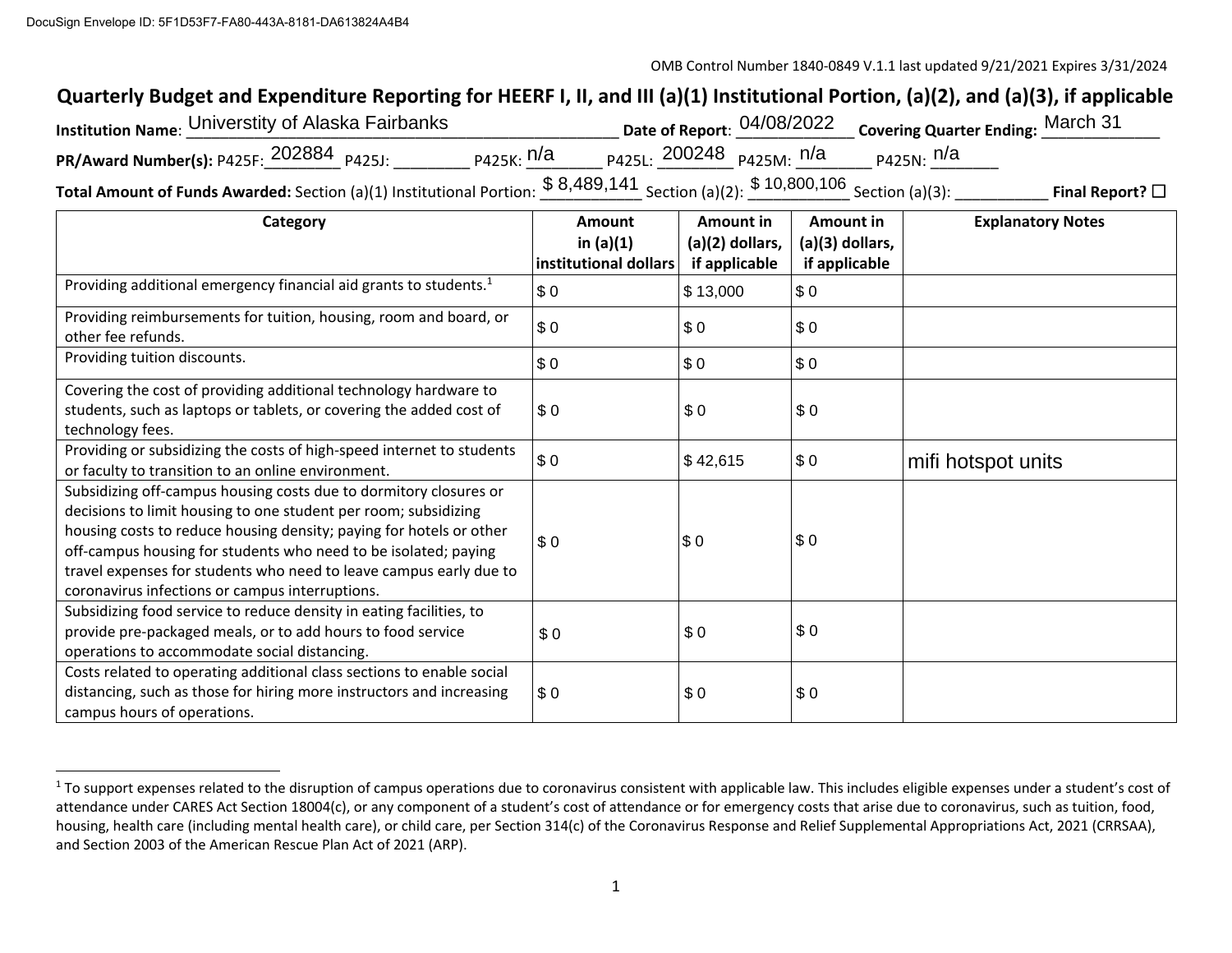| Category                                                                                                                                                                                                                                                                     | <b>Amount</b><br>in $(a)(1)$<br>institutional dollars | Amount in<br>(a)(2) dollars,<br>if applicable | Amount in<br>$(a)(3)$ dollars,<br>if applicable | <b>Explanatory Notes</b>                                                                                          |
|------------------------------------------------------------------------------------------------------------------------------------------------------------------------------------------------------------------------------------------------------------------------------|-------------------------------------------------------|-----------------------------------------------|-------------------------------------------------|-------------------------------------------------------------------------------------------------------------------|
| Campus safety and operations. <sup>2</sup>                                                                                                                                                                                                                                   | \$120                                                 | \$542,881                                     | \$0                                             |                                                                                                                   |
| Purchasing, leasing, or renting additional instructional equipment<br>and supplies (such as laboratory equipment or computers) to reduce<br>the number of students sharing equipment or supplies during a class<br>period and to provide time for disinfection between uses. | \$0                                                   | \$0                                           | \$0                                             |                                                                                                                   |
| Replacing lost revenue from academic sources. <sup>3</sup>                                                                                                                                                                                                                   | \$0                                                   | \$0                                           | \$0                                             |                                                                                                                   |
| Replacing lost revenue from auxiliary services sources (i.e., cancelled<br>ancillary events; disruption of food service, dorms, childcare, or<br>other facilities; cancellation of use of campus venues by other<br>organizations, lost parking revenue, etc.). <sup>3</sup> | \$2,829,500                                           | \$247,600                                     | \$0                                             | Dining, housing, parking, etc. on (a)<br>(1). Bunnell House (childcare) and<br>Bookstore, Kuskokwim aux on (a)(2) |
| Purchasing faculty and staff training in online instruction; or paying<br>additional funds to staff who are providing training in addition to<br>their regular job responsibilities.                                                                                         | \$0                                                   | \$0                                           | \$0                                             |                                                                                                                   |
| Purchasing, leasing, or renting additional equipment or software to<br>enable distance learning, or upgrading campus wi-fi access or<br>extending open networks to parking lots or public spaces, etc.                                                                       | \$0                                                   | \$75,853                                      | \$0                                             |                                                                                                                   |
| Other Uses of (a)(1) Institutional Portion funds. <sup>4</sup>                                                                                                                                                                                                               | \$0                                                   |                                               |                                                 |                                                                                                                   |
| Other Uses of (a)(2) or (a)(3) funds, if applicable. <sup>5</sup>                                                                                                                                                                                                            |                                                       | \$35,199                                      | \$0                                             | Rural recruitment activity                                                                                        |
| <b>Quarterly Expenditures for Each Program</b>                                                                                                                                                                                                                               | \$2,829,620                                           | $\frac{1}{2}$ \$957,148                       | \$0                                             |                                                                                                                   |
| <b>Total of Quarterly Expenditures</b>                                                                                                                                                                                                                                       | \$3,786,768                                           |                                               |                                                 |                                                                                                                   |

<sup>&</sup>lt;sup>2</sup> Including costs or expenses related to the disinfecting and cleaning of dorms and other campus facilities, purchases of personal protective equipment (PPE), purchases of cleaning supplies, adding personnel to increase the frequency of cleaning, the reconfiguration of facilities to promote social distancing, etc.

<sup>&</sup>lt;sup>3</sup> Please see the Department's HEERF Lost Revenue FAQs (March 19, 2021) for more information regarding what may be appropriately included in an estimate of lost revenue.

 $4$  Please post additional documentation as appropriate and briefly explain in the "Explanatory Notes" section. Please note that funds for (a)(1) Institutional Portion may be used to defray expenses associated with coronavirus (including lost revenue, reimbursement for expenses already incurred, technology costs associated with a transition to distance education, faculty and staff trainings, and payroll).

<sup>&</sup>lt;sup>5</sup> Please post additional documentation as appropriate and briefly explain in the "Explanatory Notes" section. Please note that funds for (a)(2) and (a)(3) may be used to defray expenses associated with coronavirus (including lost revenue, reimbursement for expenses already incurred, technology costs associated with a transition to distance education, faculty and staff trainings, and payroll).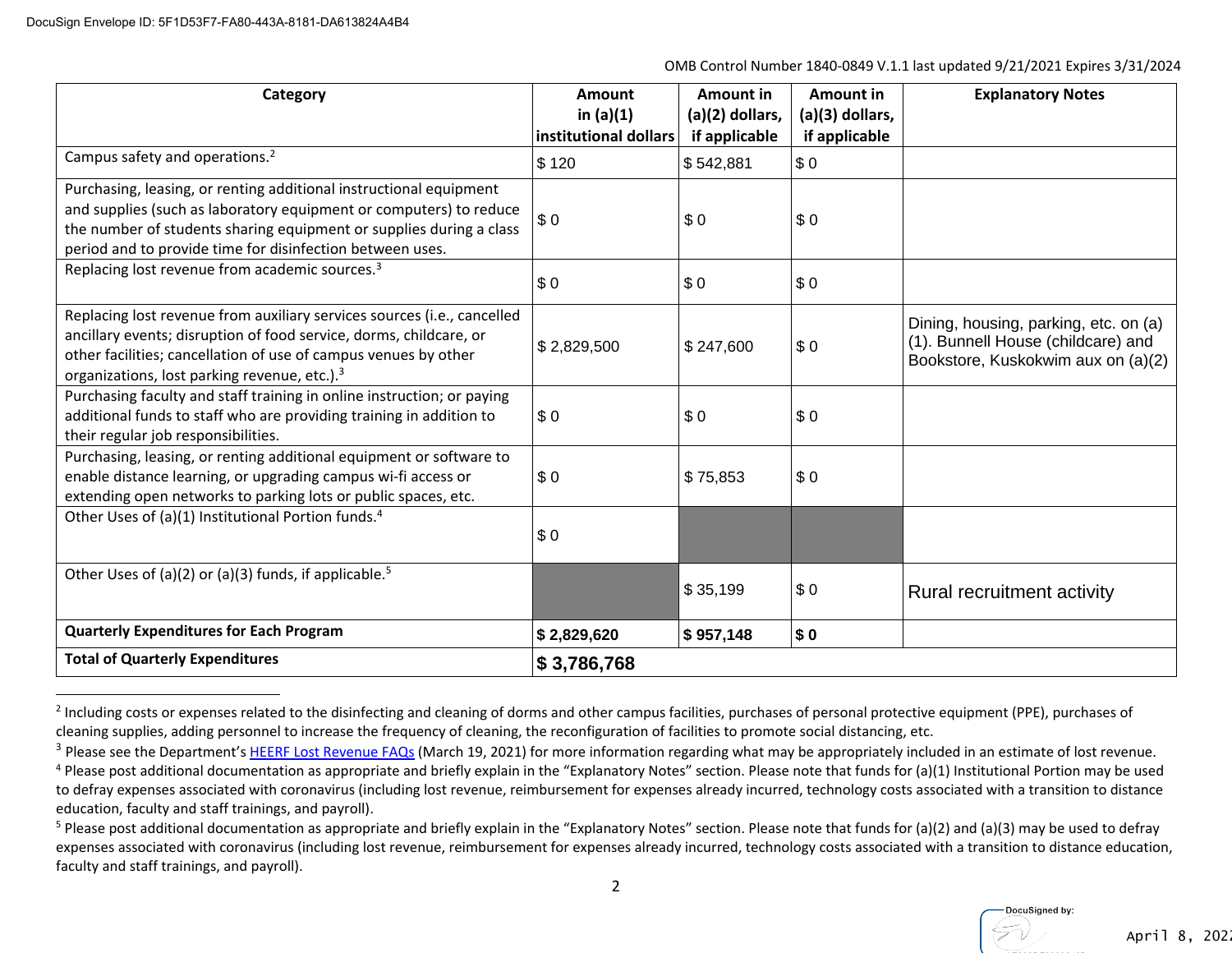## **Form Instructions**

*Completing the Form*: On each form, fill out the institution of higher education (IHE or institution) name, the date of the report, the appropriate quarter the report covers (September 30, December 31, March 31, June 30), the 11‐digit PR/Award Number (number is found in Box 2 of your Grant Award Notification (GAN)) for each HEERF grant funding stream as applicable, the total amount of funds awarded by the Department (including reserve funds if awarded), and check the box if the report is a "final report." Institutions that expended HEERF grant funds during the calendar quarter from January 1 – March 30, 2021 are required to post the quarterly report that involved the expenditure of HEERF II CRRSAA and HEERF I CARES Act funds. The Department did not previously affirmatively indicate this reporting requirement was in place for HEERF II CRRSAA funds. As such, institutions may have until the end of the second calendar quarter, June 30, 2021, to post these retroactive reports if they have not already done so. As of the July 10, 2021 quarterly reporting deadline, institutions are encouraged, but not required to, submit the quarterly reports (this institutional reporting form and the student quarterly report) to the Department by emailing those reports as PDF attachments to HEERFreporting@ed.gov.

In the chart, an institution must specify the amount of expended HEERF I, II, and IIII funds for each funding category: (a)(1) Institutional Portion; (a)(2), and (a)(3), if applicable. (a)(2) funds include Assistance Listing Numbers (ALNs) 84.425J (Historically Black Colleges and Universities (HBCUs)), 84.425K (Tribally Controlled Colleges and Universities (TCCUs)), 84.425L (Minority Serving Institutions (MSIs)), 84.425M (Strengthening Institutions Program (SIP)); (a)(3) funds are for ALN<br>84.425N (Eund for the Improvement of Postsesendary Education 84.425N (Fund for the Improvement of Postsecondary Education (FIPSE) Formula Grant) and 84.425S (SAIHE). Each category is deliberately broad and may not capture specific grant program requirements. Explanatory footnotes help clarify certain reporting categories. While some items in the chart are blocked out, please note that the blocking of such items is consistent with Department guidance and FAQs and is not definitive. Provide brief explanatory notes for how funds were expended, including the title and brief description of each project or activity in which funds were expended. Do not include personally identifiable information (PII). Calculate the amount of the (a)(1) Institutional Portion, (a)(2) and (a)(3) funds in the "Quarterly Expenditures for each Program" row, and the grand total of all three in the "Total of Quarterly Expenditures" row. Round expenditures to the nearest dollar. If there is no expenditure to report for a given cell, fill it with a "0." Please refrain from using any symbols throughout the form, including but not limited to ">" or "~."

*Posting the Form*: This form must be conspicuously posted on the institution's primary website on the same page the reports of the IHE's activities as to the emergency financial aid grants to students made with funds from the IHE's allocation under (a)(1) of the CARES Act, CRRSAA, and ARP (Student Aid Portion) are posted. It must be posted as a PDF. No handwritten or scanned PDFs are allowed. Please refrain from adding additional material to the uploaded form. The PDF must be named in the following manner: [8- digit OPEID]\_[Survey Name]\_[Quarter/Year]\_[Date of Release]. For example, 01177600\_HEERF\_Q32021\_101021. The 8-digit OPEID can be found at the [DAPIP website](https://ope.ed.gov/dapip/#/home) or the [NCES website.](https://nces.ed.gov/collegenavigator/) In the event a DUNS number applies to multiple OPEIDs, use the OPEID for the campus with the highest enrollment. The quarter pertains to the calendar year, following the same cadence the reporting periods follows. The date of release should be reported as the deadline for form submission, 10 days after the end of each reporting period. A new separate form must be posted covering each quarterly reporting period (September 30, December 31, March 31, June 30), concluding after either (1)<br>And the state of the conclusion of the conclusion of the conclusion of the posting the quarterly report ending September 30, <sup>2023</sup> or (2) when an institution has expended and liquidated all (a)(1) Institutional Portion, (a)(2), and (a)(3) funds and checks the "final report" box. IHEs must post this quarterly report form no later than 10 days after the end of each calendar quarter (October 10, January 10, April 10, July 10). Each quarterly report must be separately maintained in a PDF document linked directly from the IHE's HEERF reporting webpage. Reports must be maintained for at least three years after the submission of the final report per 2 CFR § 200.333. Any changes or updates after initial portion of the submission of the final report per 2 CFR § 200. posting must be conspicuously noted after initial posting and the date of the change must be noted in the "Date of Report" line.